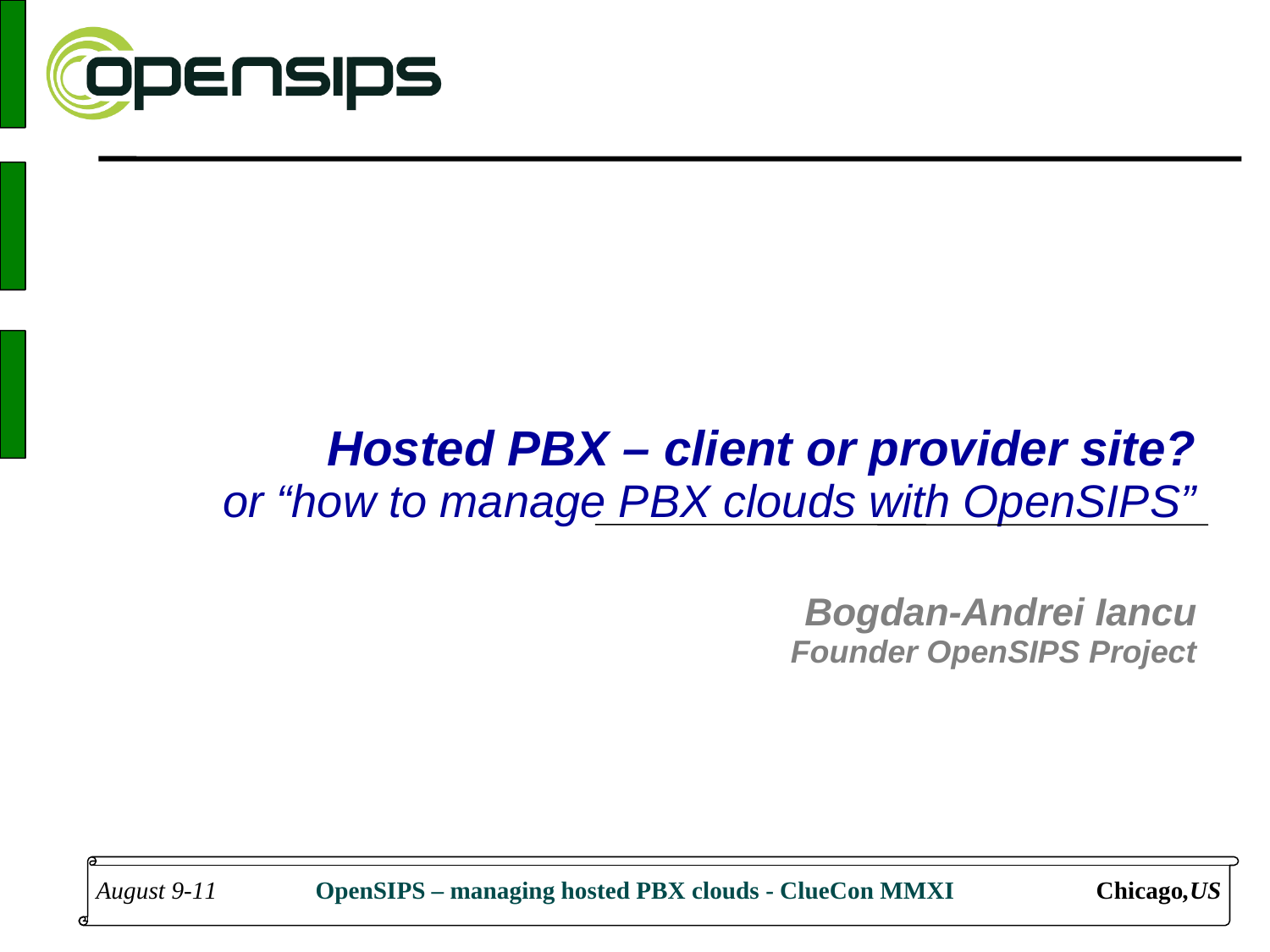

#### **Open**

- GPL, Open Source project
- tens of contributers, community of thousands
- used from SMB to enterprises and grade-carriers

**SIP**

- SIP RFC 3261 + tens of SIP extensions
- SBC, trunking, billing, ITSP, router, call center

**S**

- Server (registrar, proxy, LB, B2BUA, SIMPLE, NAT, apps)
- 12000 cps, 5K parallel calls, 1M subscribers
- Programmable and flexible (scripting with  $> 100$  modules)

# **OpenSIPS builds and glues SIP infrastructures.**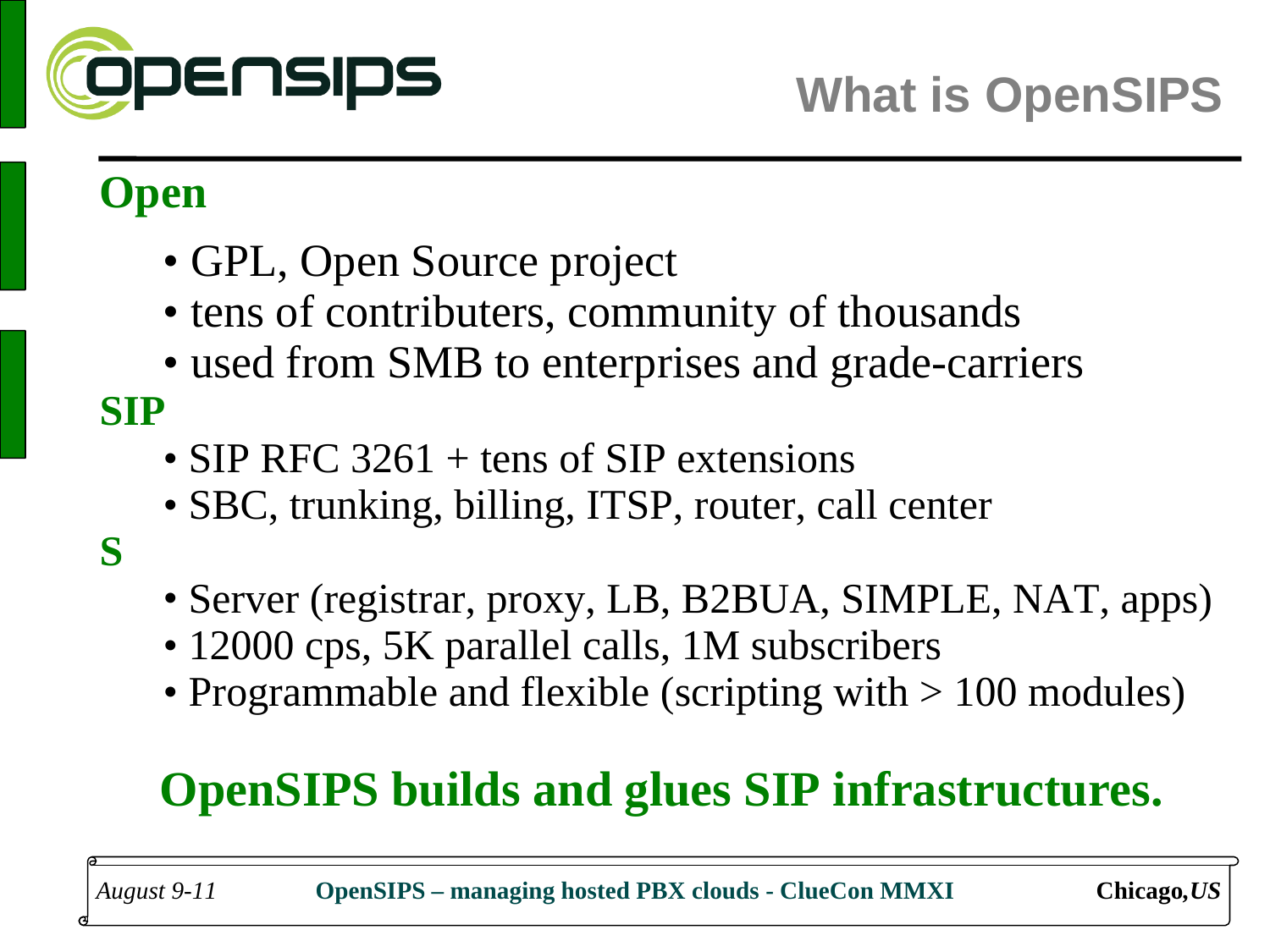

#### **PBX - where to host ?**



*August 9-11* **OpenSIPS – managing hosted PBX clouds - ClueCon MMXI Chicago***,US*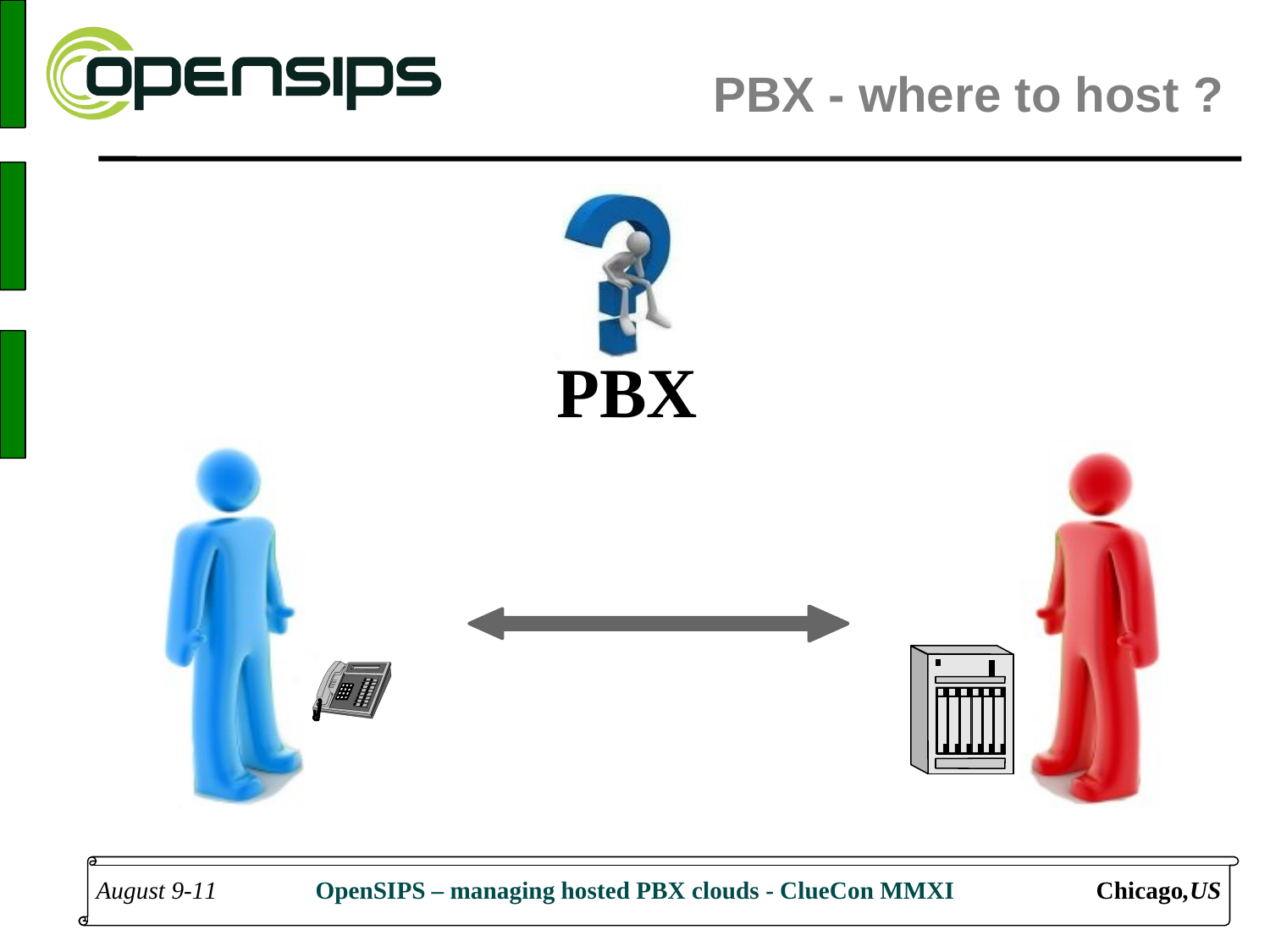

**Why not client site:**

- **effort to deploy HW in client premises / network**
- **problematic when comes to remote workers**
- **hard to scale the PBX (as resources)**
- **HA and backups complicated to achieve**
- **problematic when comes to maintain / upgrade**
- **provisioning must be also on client site.**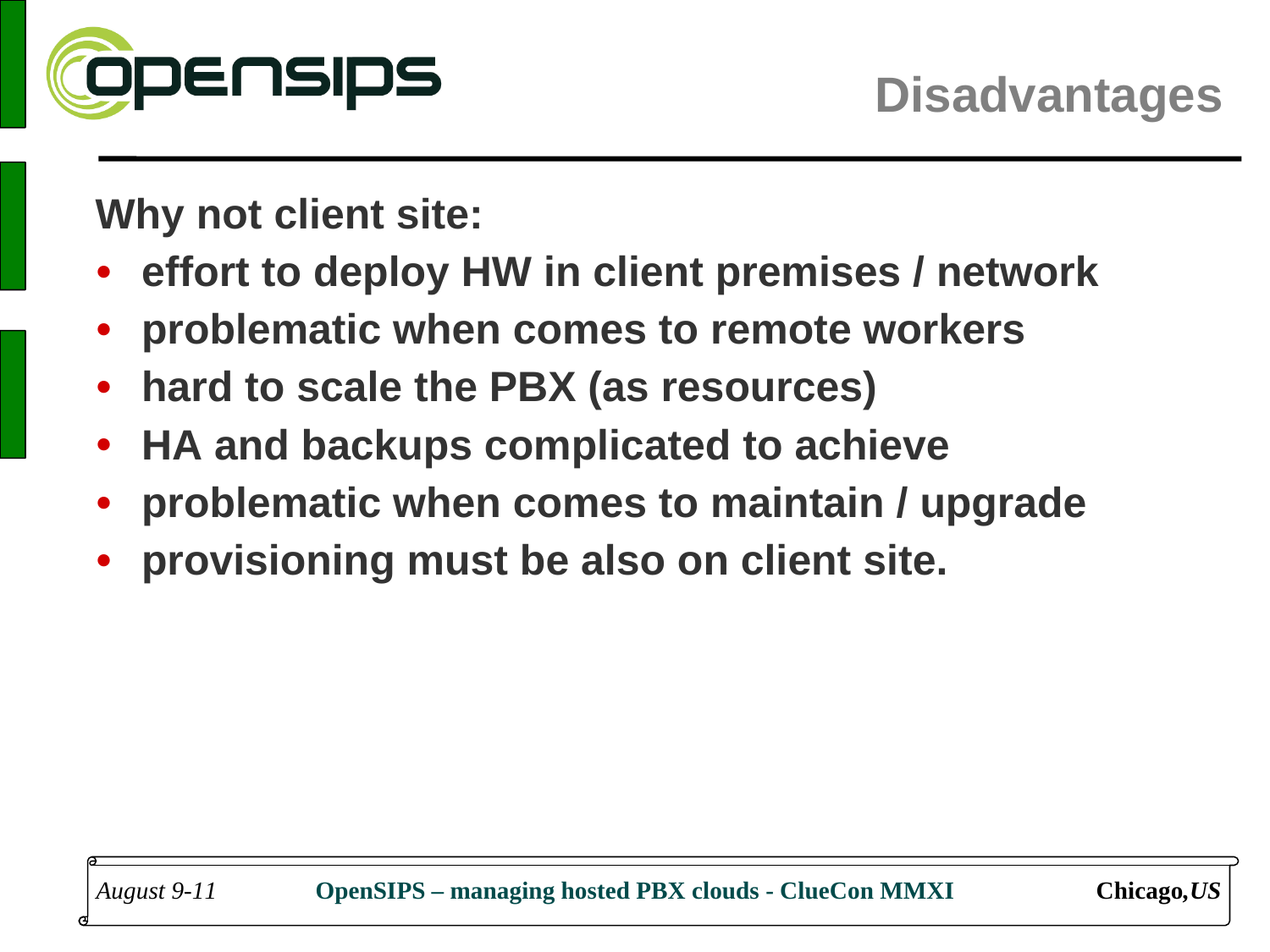

**Why not provider site:**

- **network link may become a limitation**
- **media quality degradation because of the path**
- **client have "0" independence if link down**
- **load and geo location maybe become an issue when centralizing all the media**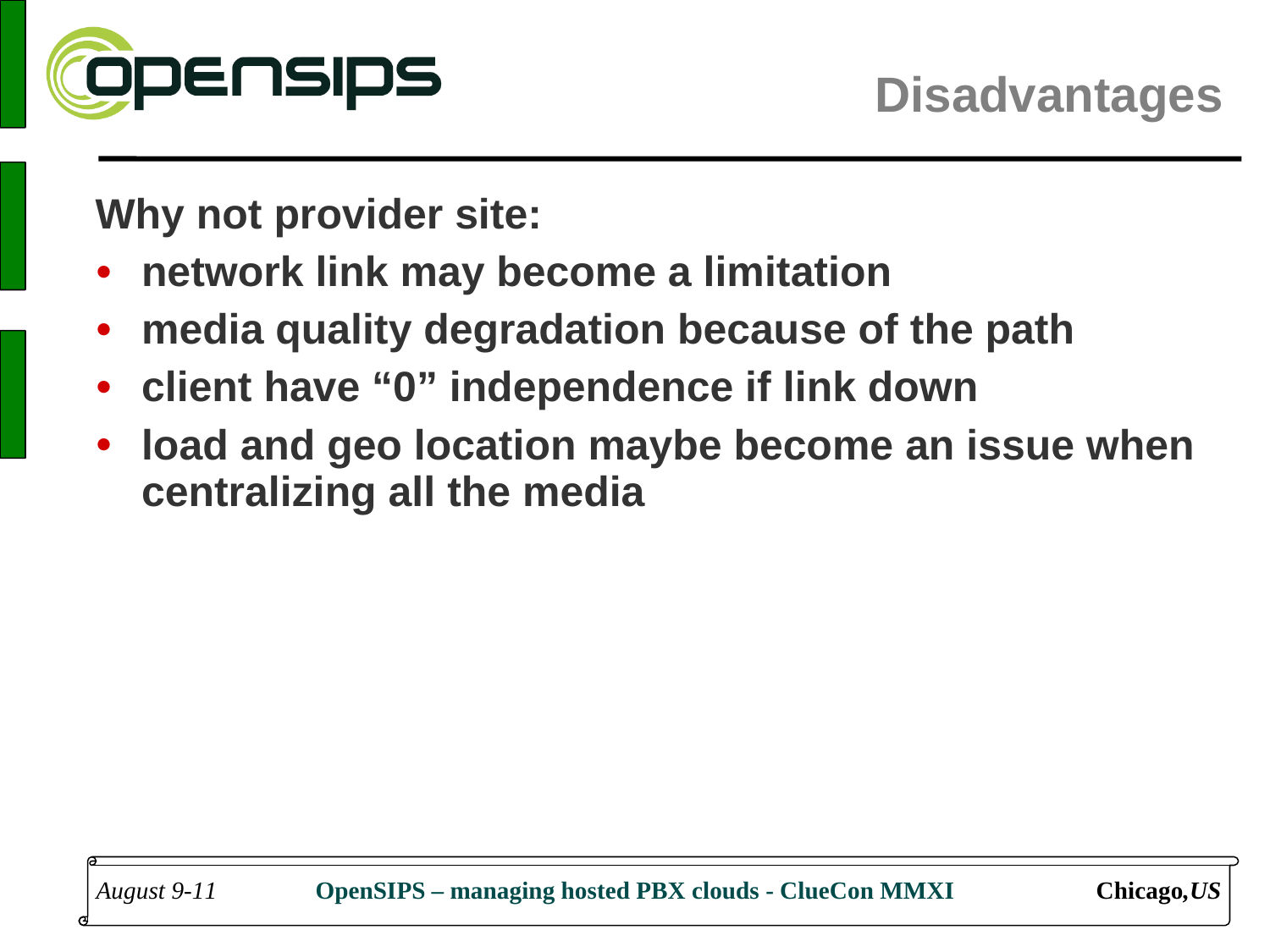

Split the PBX into "control/logic" part and "engine/media" part.

The "control/logic" part contains the configuration (services, routing), provisioning data (extensions, phones), runtime data (voicemail records) – all these will be stored and centralized on the provider site.

The "engine/media" part is a basic PBX engine able to provide local call routing and media based services (conferencing, queues, voicemail) – this engine is a standard plug-and-play components (same for all PBX customers)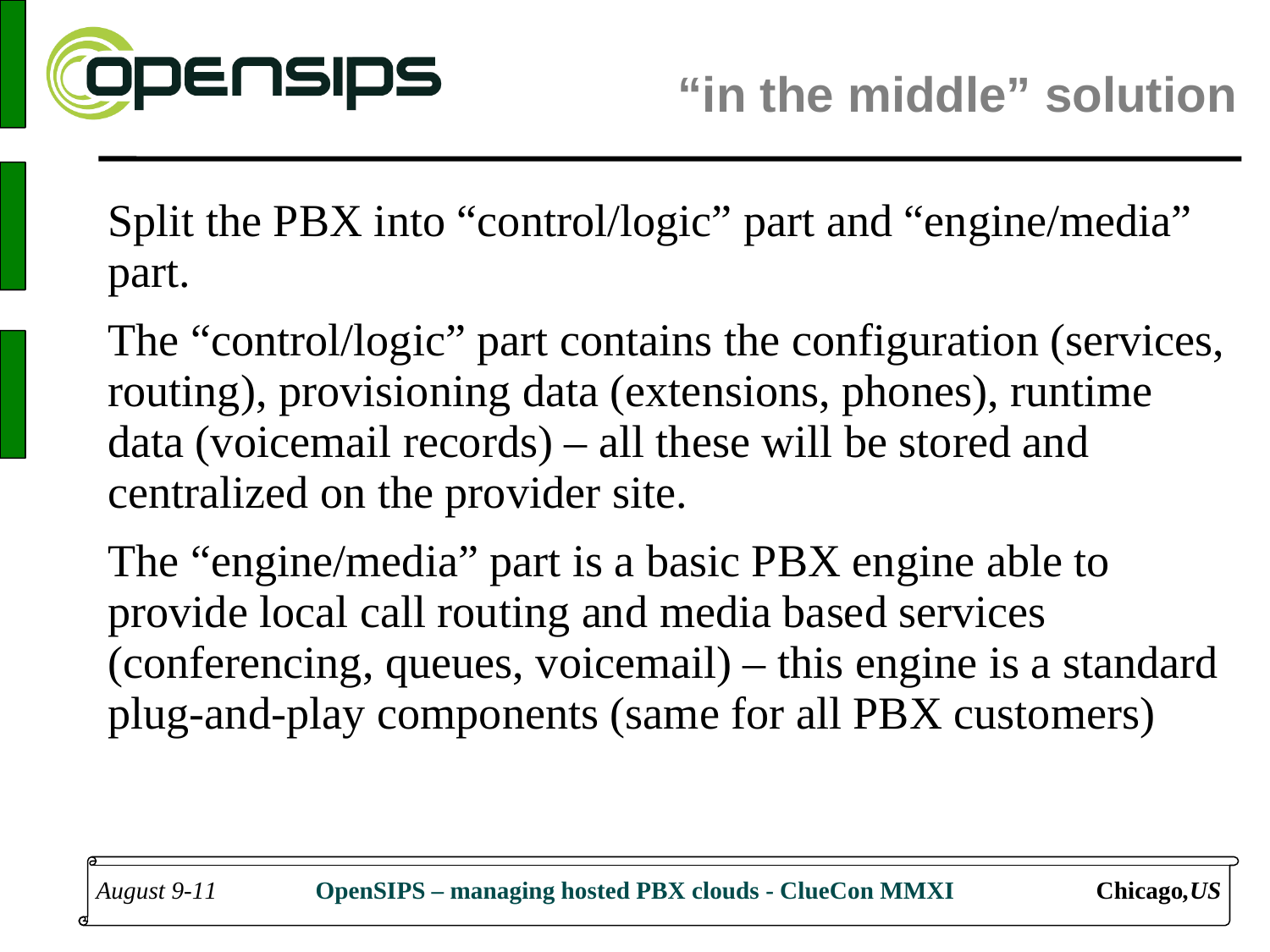

#### **Solution ?**



*August 9-11* **OpenSIPS – managing hosted PBX clouds - ClueCon MMXI Chicago***,US*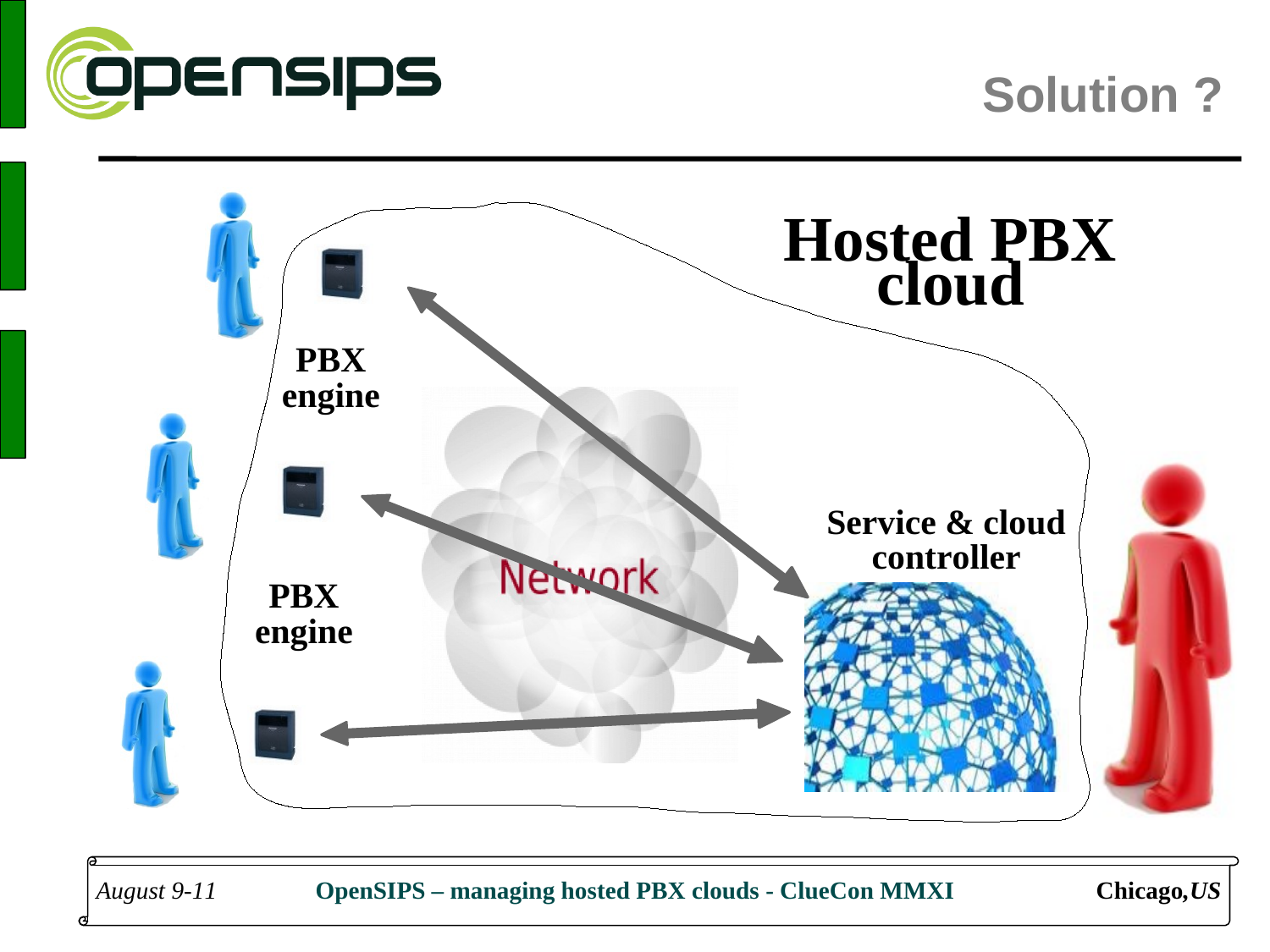

**Host the PBX in a cloud of controllers and engines.**

**Provider hosts the logics and the PBX cloud controller:**

- **central point for provisioning, backup & HA, service logic**
- **routing inbound/outbound and inter-PBX calls**
- **control over all PBXs in the cloud**

**Customer hosts the basic PBX engine:**

- **self-sustaining for local calls/services**
- **media stays local for better quality**
- **simple to deploy/maintain**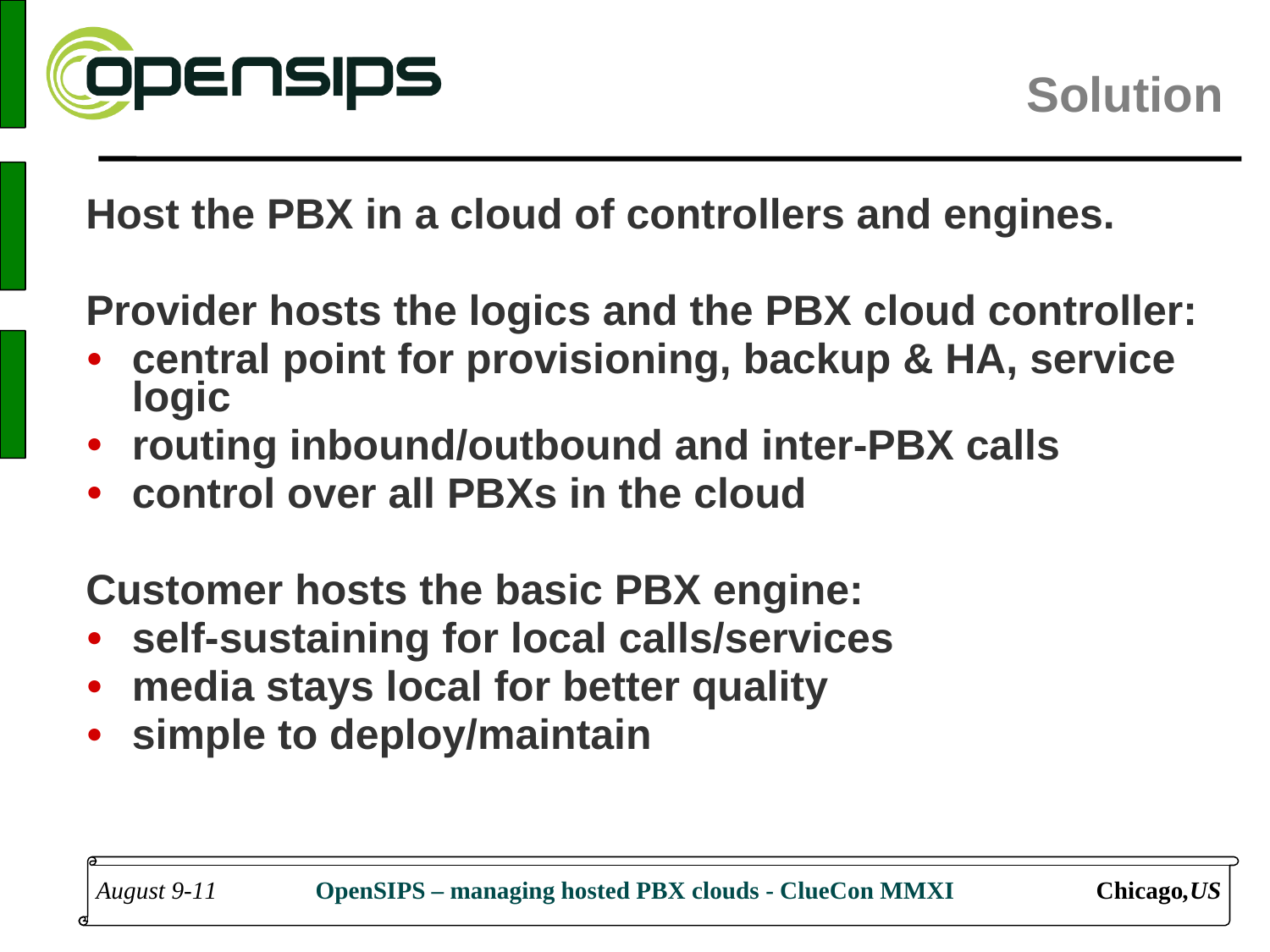

# **OpenSIPS running the PBX cloud**

*August 9-11* **OpenSIPS – managing hosted PBX clouds - ClueCon MMXI Chicago***,US*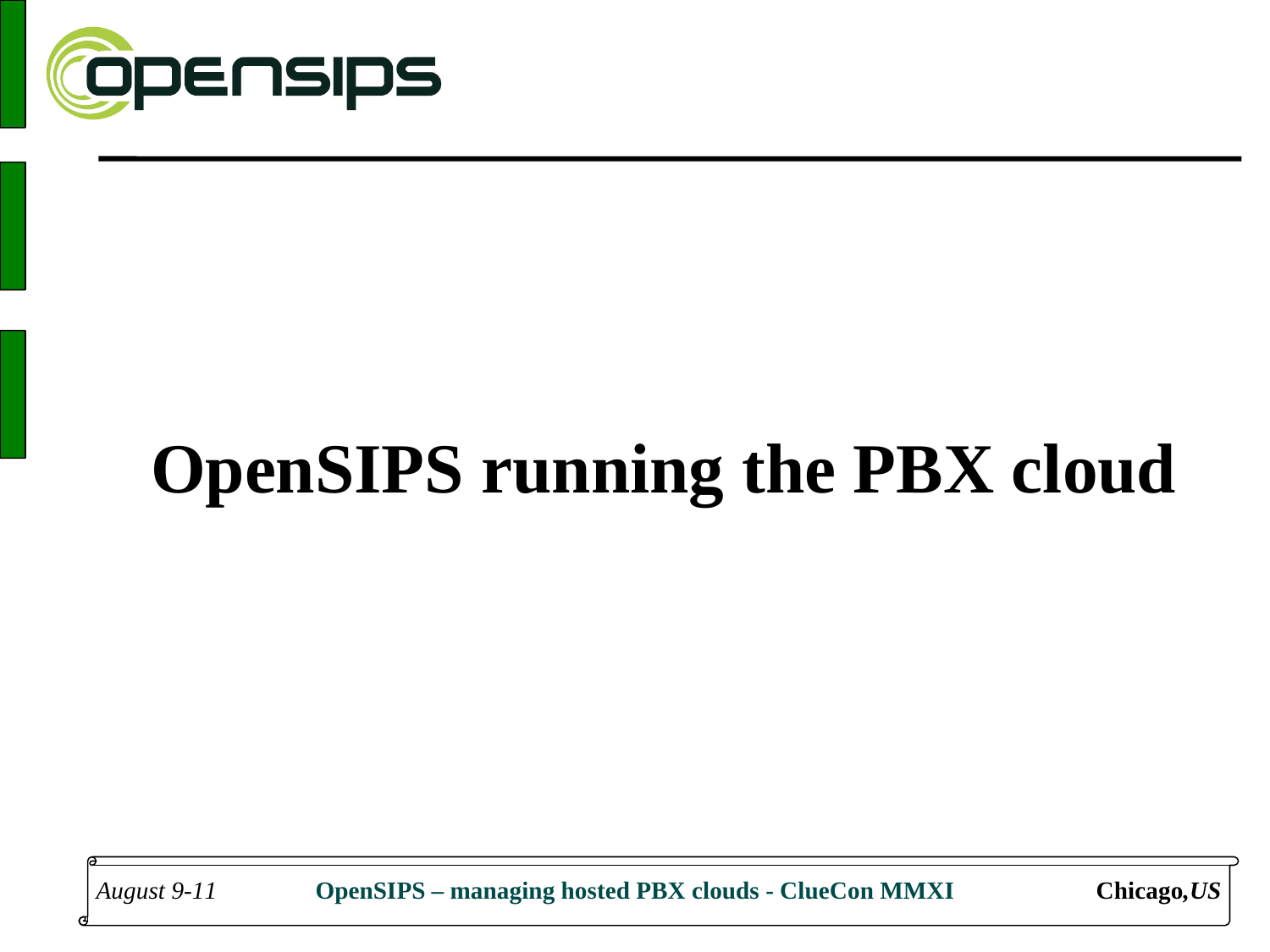

#### **Network design**

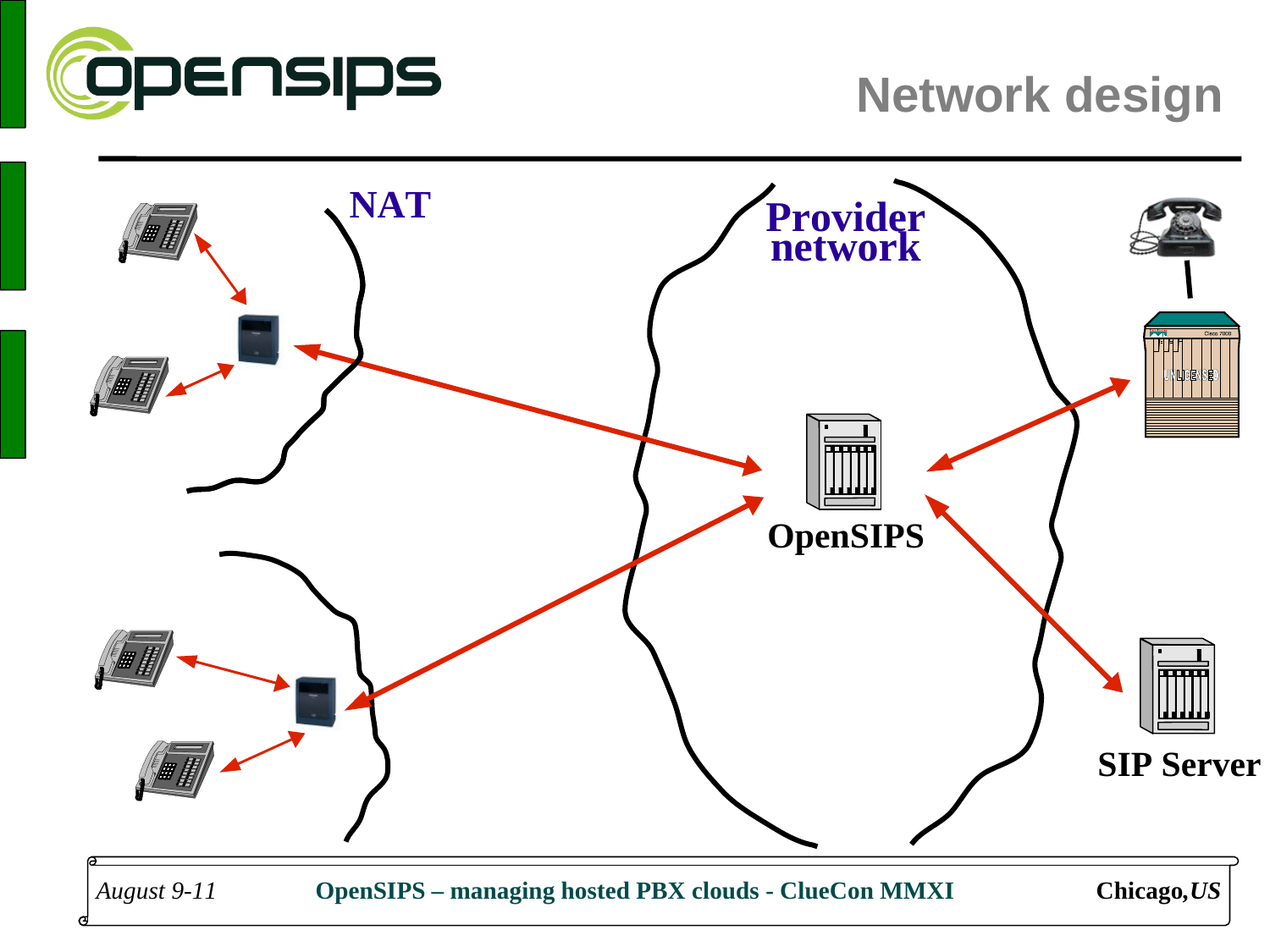

#### **HA system & public IP**



*August 9-11* **OpenSIPS – managing hosted PBX clouds - ClueCon MMXI Chicago***,US*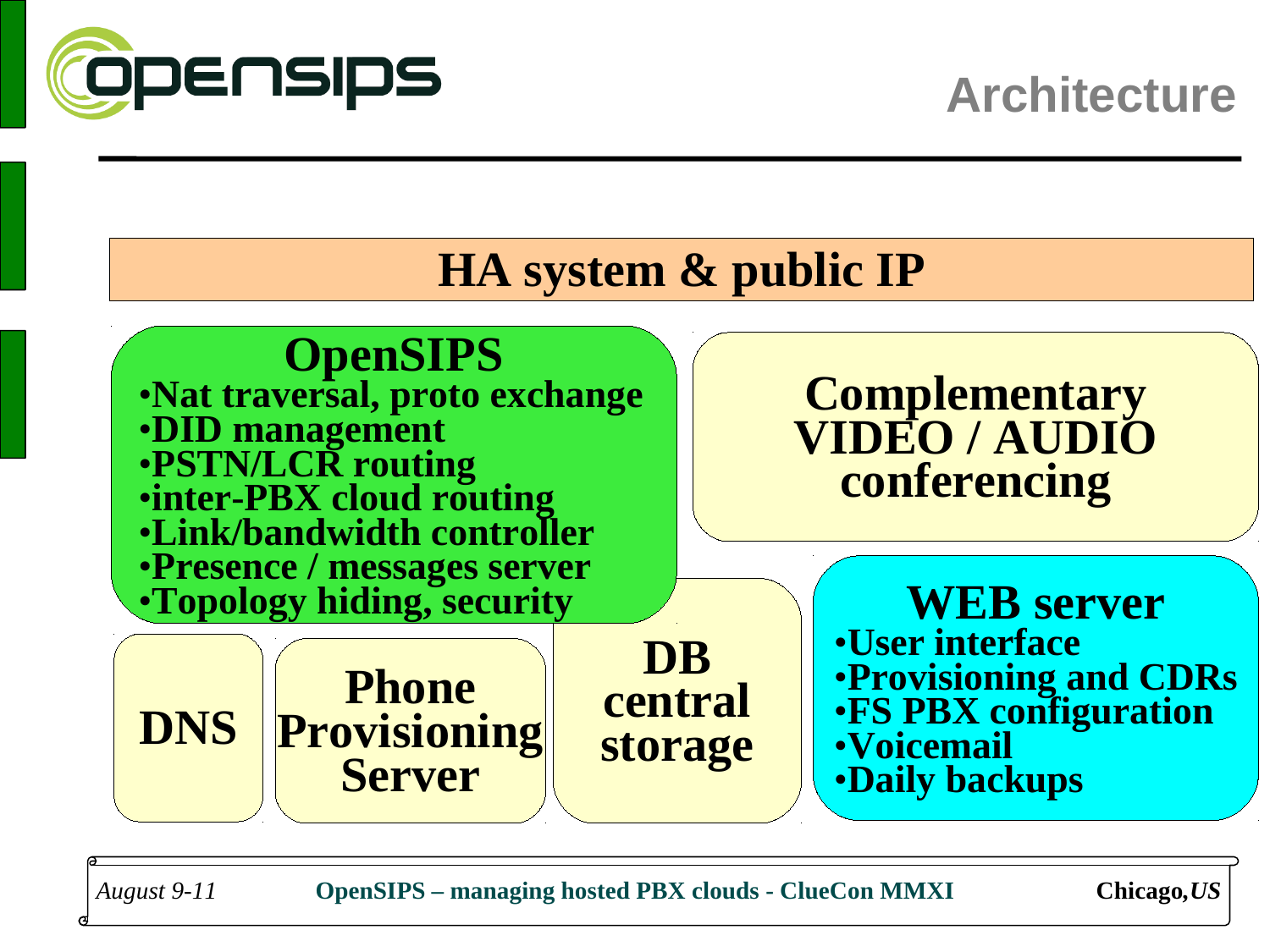

Intra-PBX calls will stay local (signaling and media)

- NAT traversal, TCP/TLS tunneling handled by OpenSIPS
- IP based authentication (for PBXS)
- Bandwidth control by call monitoring and limitation (per PBX)
- DID based routing of calls:
	- Inter PBX routing
	- LCR routing to PSTN GW (multi GW failover)
	- ENUM routing to other SIP domains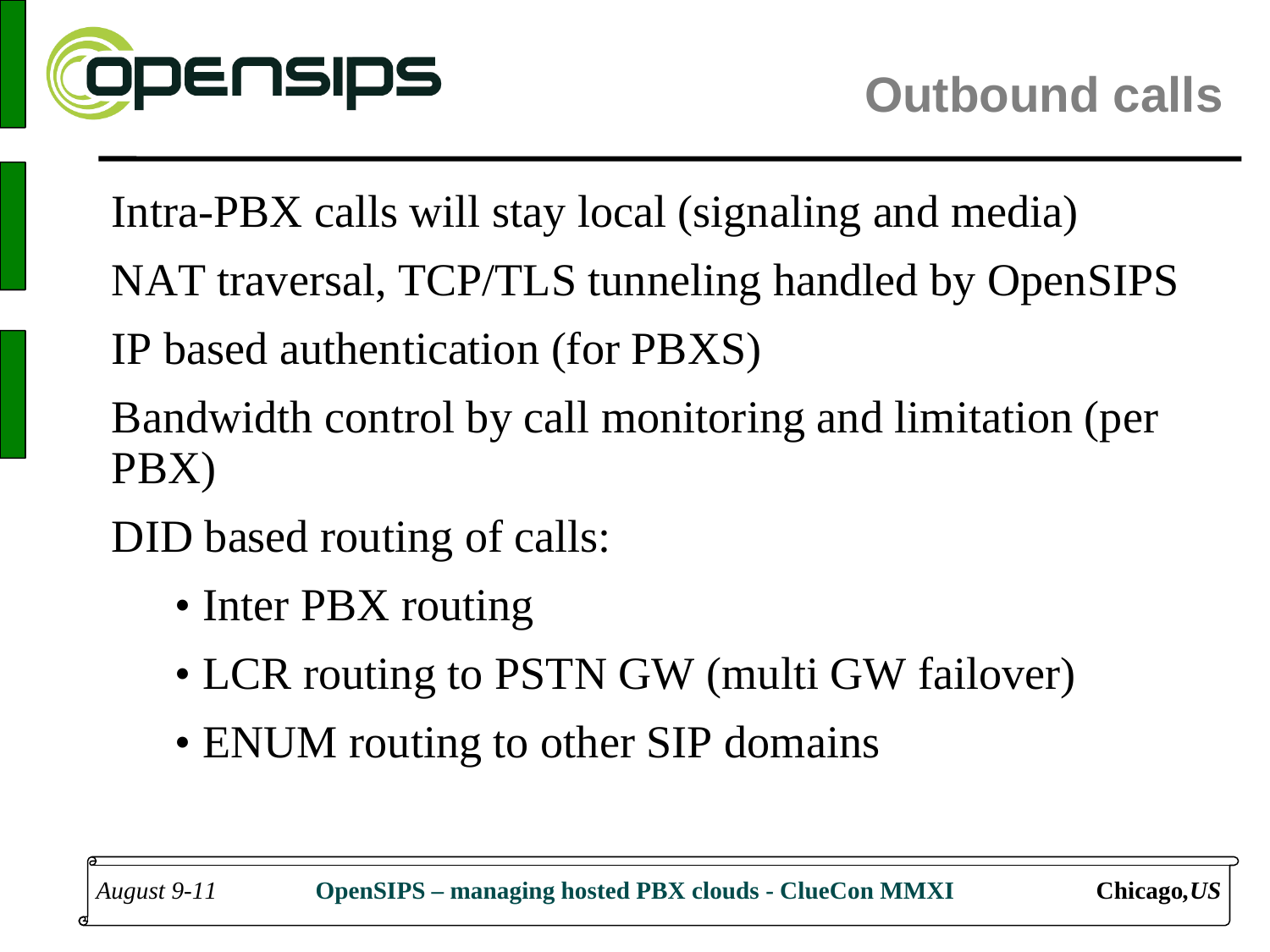

#### GW authentication

Number normalization and multi-dialplan support PBX selection based in dialled DID Global call filtering and call forwarding Bandwidth control by call monitoring and limitation NAT traversal, TCP/TLS tunneling handled by OpenSIPS Voicemail re-routing if local-PBX not reachable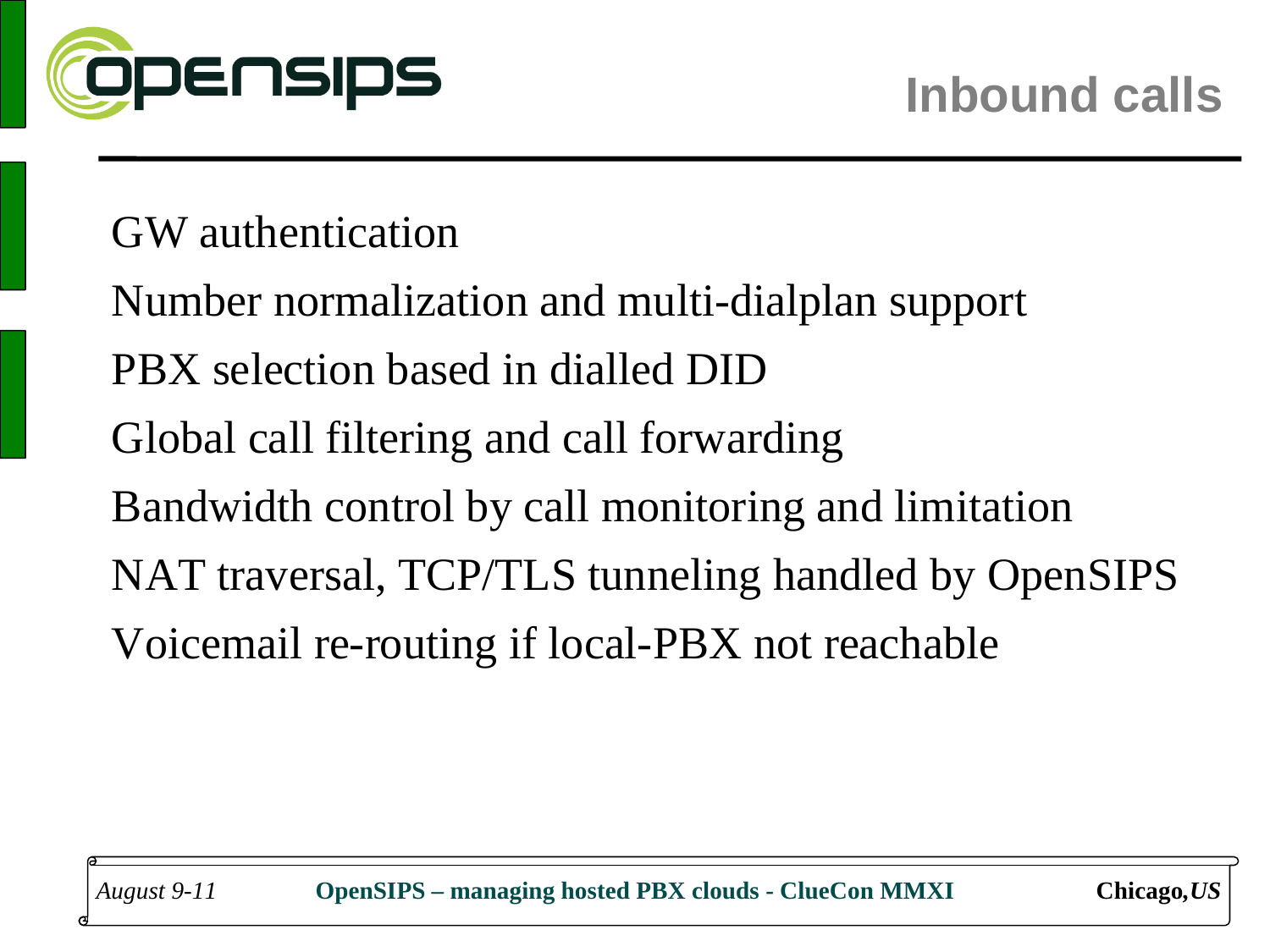

Voicemail services will be locally handled by the local PBX instance.

- Voicemail recordings will be copied up on central DB for backup reasons.
- Conferences can be hosted on local PBX instance or on the service provider bridge (depending on the participants locations, to minimize the net link overload)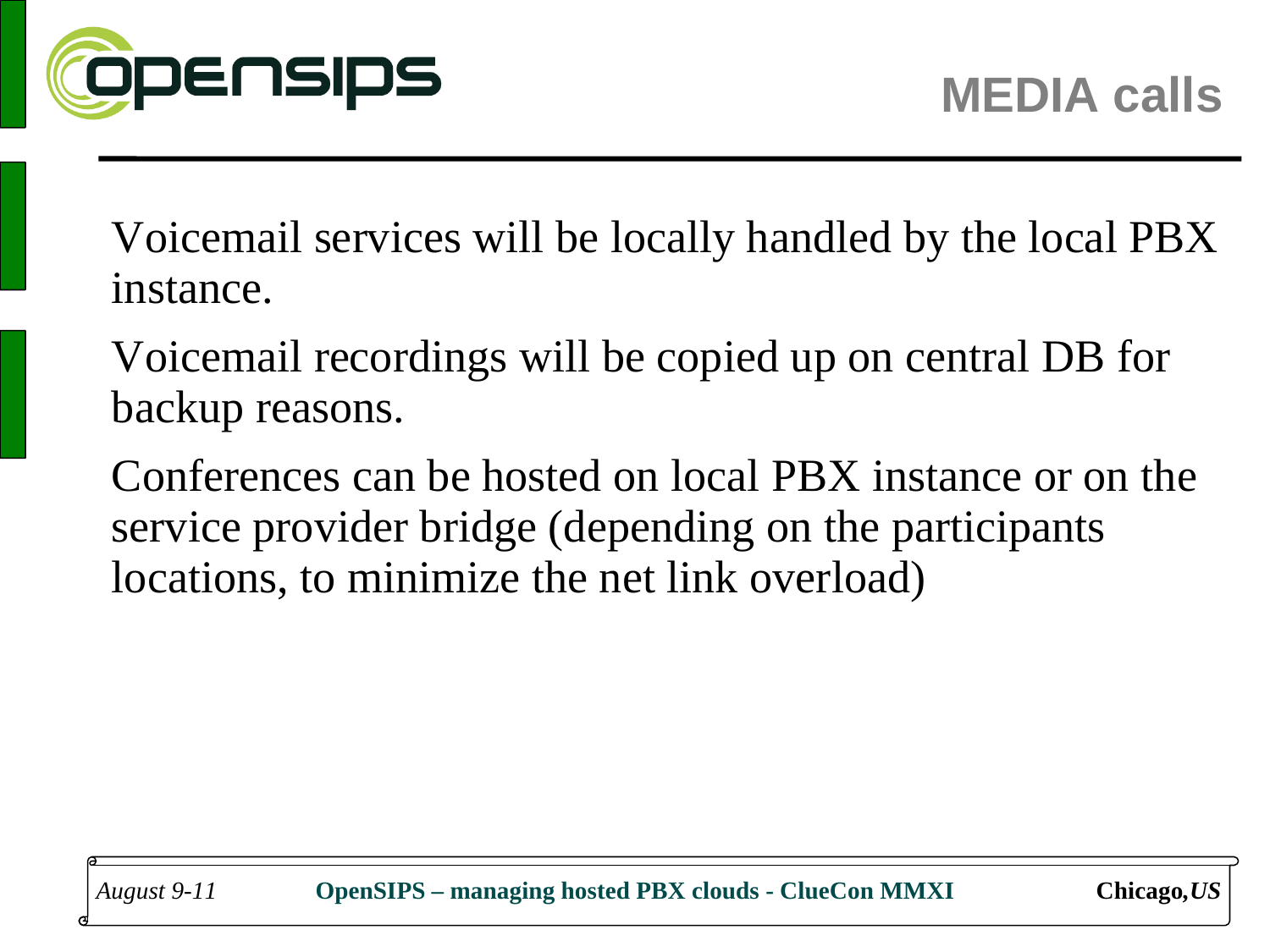

OpenSIPS can provide extra services (on top of the PBX engine)

- SIP presence server
- SIP messaging (offline storage, SMS)
- Topology hiding (outbound calls)
- Caller ID management (outbound calls)
- 911 and call recording
- IVR and call queuing
- Billing (postpaid, prepaid, calling cards)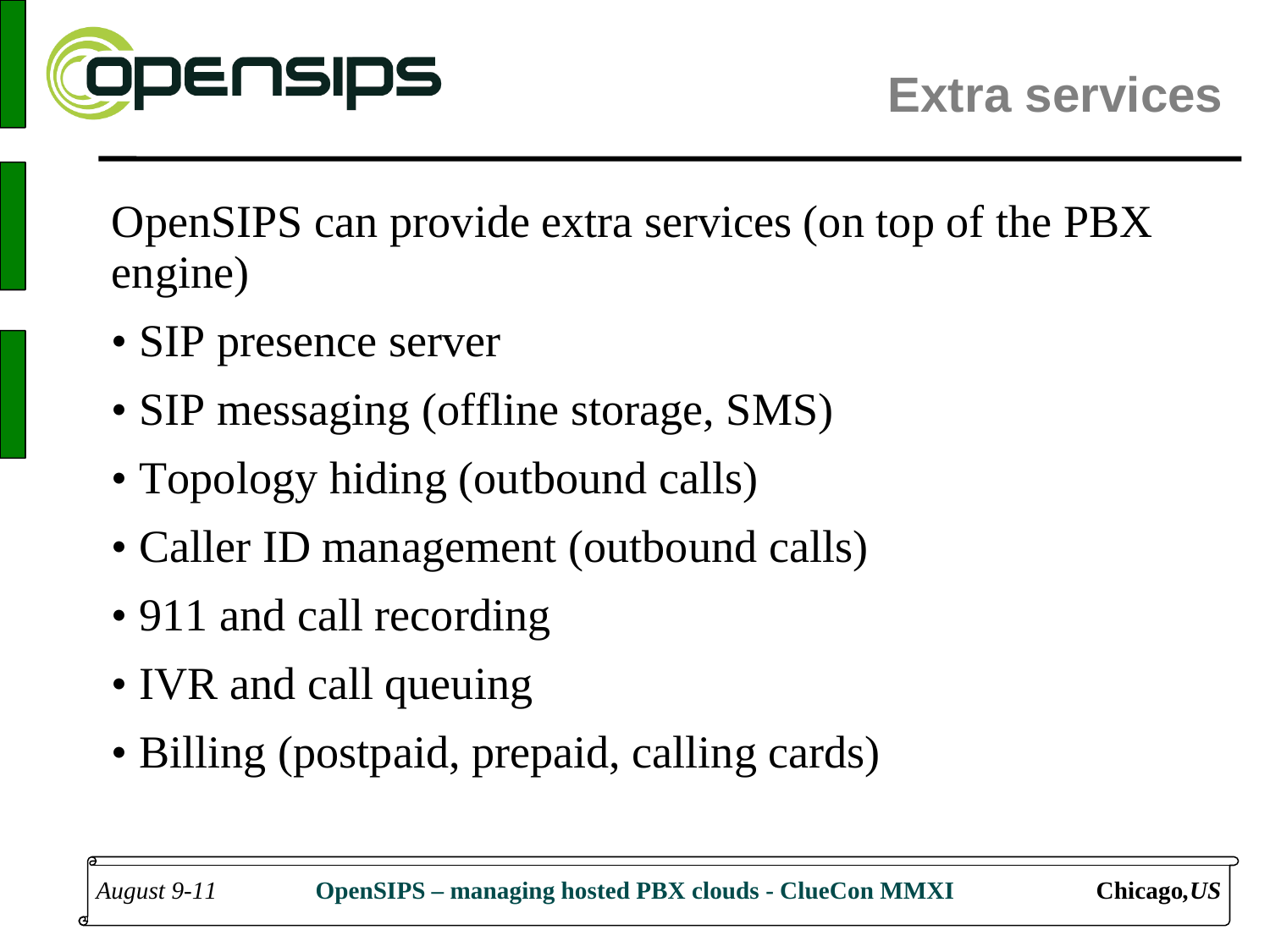

# **Conclusions**

*August 9-11* **OpenSIPS – managing hosted PBX clouds - ClueCon MMXI Chicago***,US*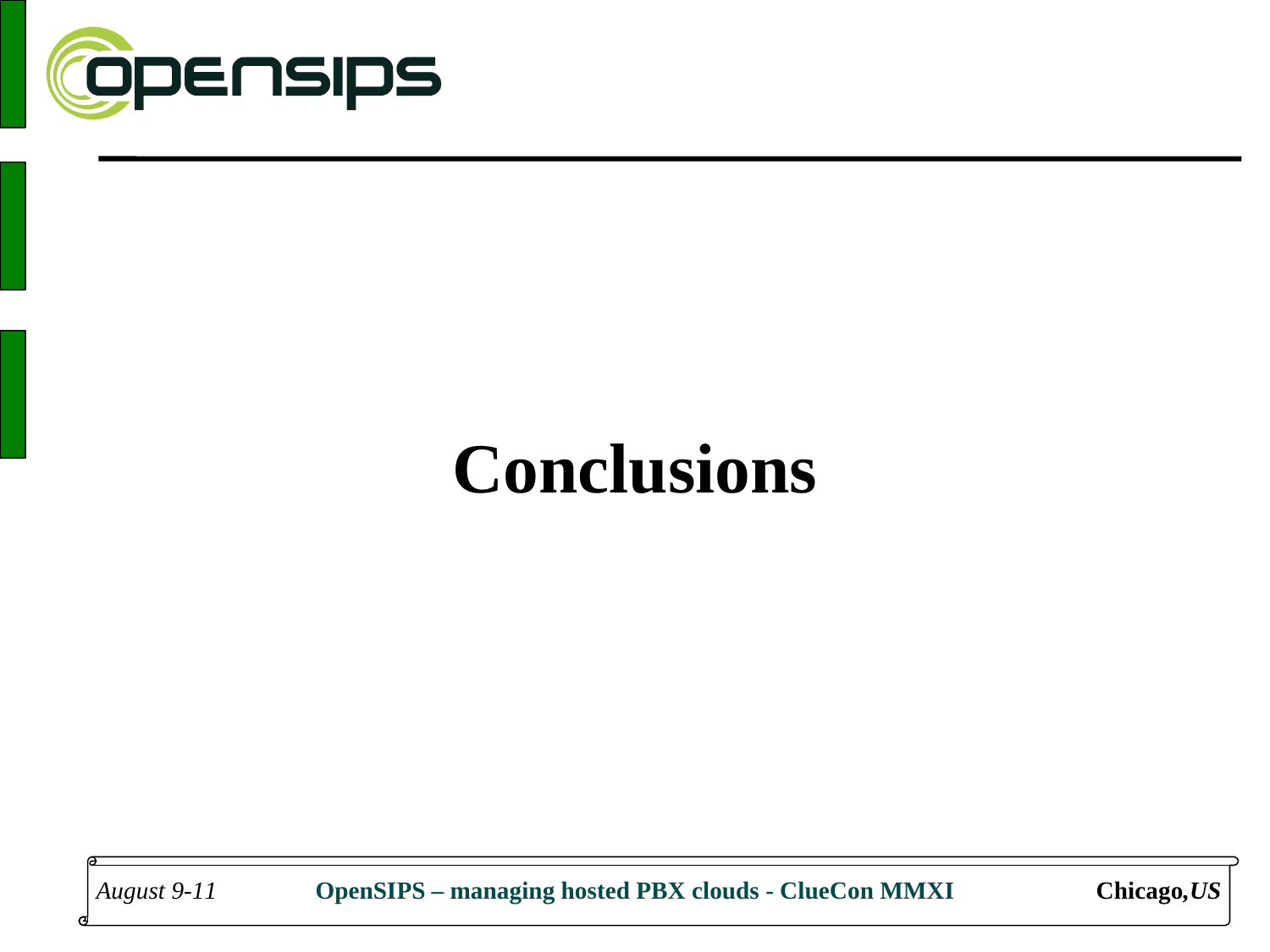

## **Centralized approach** :

- Centralized provisioning system
- HA and backups for entire cloud
- Minimum intrusion / effort in the customer site
- Service logic stays under provider direct control
- Easy to extend the service (new adds-on) and to upgrade **Local PBX engines** :

- Distributed media load
- Independence of customer site (from provider)
- Better quality for media